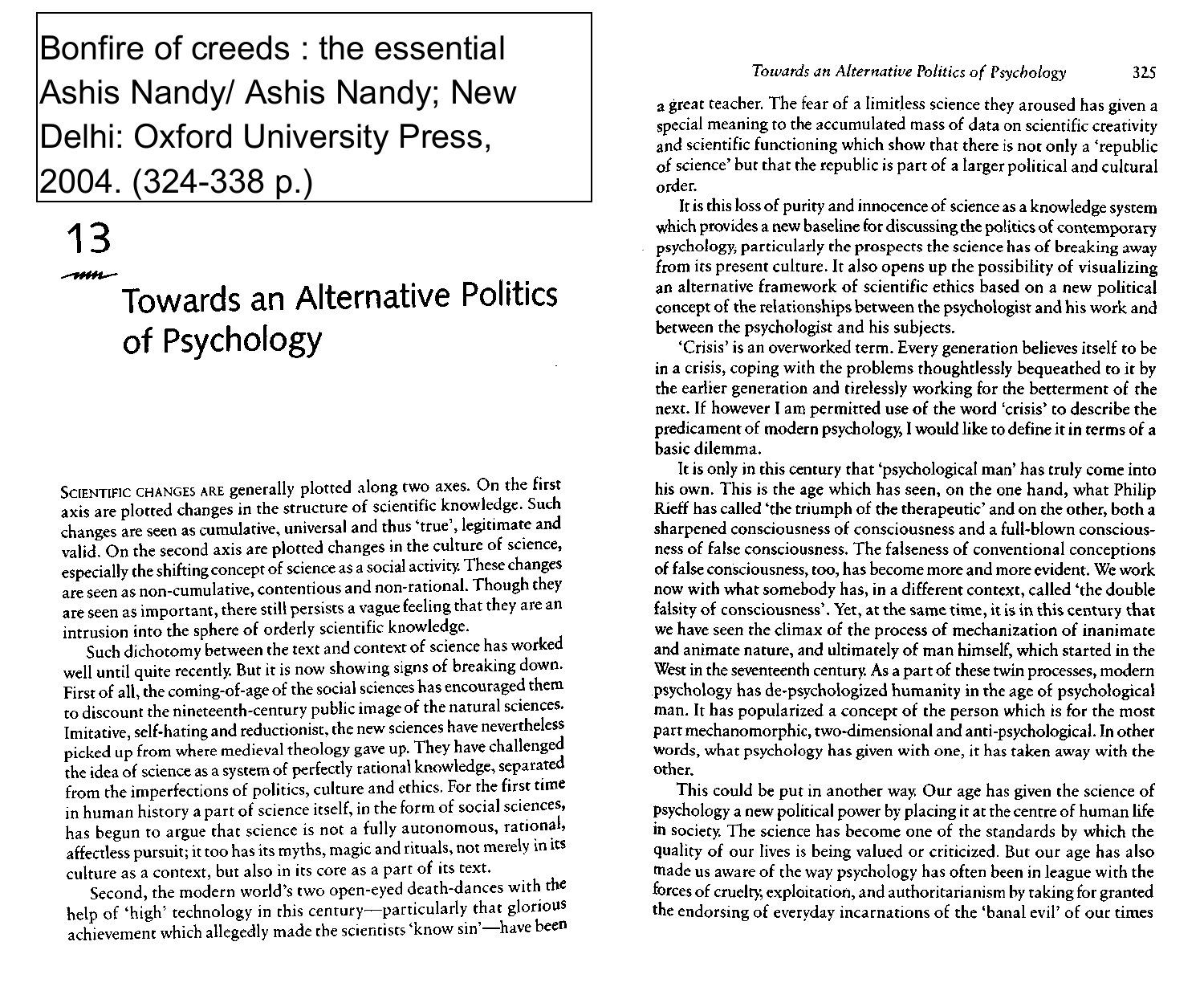and by creating new hierarchies, hegemonies, and subjecthoods in the psychologia itself to make the science adjust to the modern world as it exists. It is my contention that the search for a new ethic of psychology cannot begin unless the link between these two processes, one contextual and one intra-disciplinary, is clearly perceived. The subjecthood that psychology promotes is inextricably a part of the politics of the science of psychology. The republic of psychology, in turn, is an extension of the role of the science in an inequitable, oligopolistic world of organized knowledge. I shall try to spell out here the implications of this reading of the politics of psychology. Such a reading will not, by itself, alter our vision of the future of the discipline. But as every psychotherapist intuitively knows, an imperfect interpretation, too, has its uses. Sensitizing a person or a group to the possibilities of looking within can itself be therapeutic and creative. Perhaps that which is true of a person or a group is not wholly untrue of a science.

My task is facilitated by the fact that psychology is one modern science that has a sub-tradition of self-exploration, however apolitically that, self-exploration might have been defined until now. Though the science also has a developed capacity to 'manage' dissent by co-opting all dissent into the mainstream as so many new sub-disciplines within psychology, it is better equipped than many other sciences to cope with the new awareness that threatens the dominant culture of world science. After all, modern psychology was one of the first human sciences—the other being Marxist political economy—to unwittingly reject the split between the observer and the observed and to use the observer/observed dyad as its basic unit of analysis. The whole of modern psychology, it is true, did not participate in that early breakthrough. But much before particle physics made the use of such a unit fashionable, and certainly before structural anthropologists began to speak of the 'savage mind' as a double or a mirror—that is, before a serious onslaught on the mechanomorphic, Newtonian world-view came to be mounted—the depth-psychological model of therapeutic transaction implicitly defied dichotomy between the subject and the object. I am here not considering the psychological traditions of non-western civilizations that have never strayed from the vision that the knower is inextricably a part of the known and vice versa. I am here speaking of psychoanalysis and certain other schools of thought, like existential psychology, as I read them from outside the world of western psychology.

To make my point, I shall briefly describe two postulates common to some of the traditional psychologies and to the therapeutic tradition

pioneered by Freud. The first postulate is that the therapeutic situation is the epitome of all human intervention in personality, society and culture; the therapist is to therapy what the researcher is to research and the activist is to social intervention. If it involves subjects and objects, each situation of knowledge *is*—add the word 'symbolically' or 'analogically' if we wish to sound scientific and non-mystical—simultaneously all situations of human interaction. Responsibility therefore is always total for anyone trying to know. Sri Aurobindo, the Indian mystic, used to speak of his intervention in Stalingrad and in the Battle of Britain through his yoga during the Second World War. It could be seen as a comic-strip delusion of grandeur or as a symbolic reaffirmation of the organic unity of the universe. On one plane Aurobindo's 'insanity' was not very different from the link many establish between what Jean-Paul Sartre said in a Paris cafe and what happened in the marshes of Vietnam. It was this equation between the microscopic and the macroscopic which implicitly coloured much of Freud's work on human civilization and its discontents. It also coloured his position on the continuity between mental health and ill-health. Some well-meaning ego psychoanalysts and humanistic psychologists insist that Freud depended overly on the pathological or the clinical to build his general theory of mind. Their criticism is flawed by an insensitivity to the civilizational thrust of Freud's work. The pathology in the clinic *had* to reflect the pathology of the 'normal' world. It is only on the basis of such an assumption that psychoanalysis, against Freud's injunction, could serve as a world-view and a philosophy for many.

The second assumption, too, can be stated in terms of the experience of psychoanalytic psychology. It is actually a further development of the first principle. From the point of view of the 'savage', the *reductio* of the ethic of psychoanalysis can also be written as:

# Therapist: counter-transference :: patient: transference

The patient, in other words, is isomorphic to the therapist in that the processes of transference and counter-transference constitute a single process split by an extraneous factor—the acquired ability to 'work through' in the case of the counter-transference of the therapist, and the future possibility of acquiring this ability in the case of the transference of the patient. Intervention, the model says, is always self-intervention; alloplasticity always involves an element of autoplasticity. Thus, there is not only a continuity between health and ill-health, but also between the patient and the healer. The therapeutic situation is always corrupted and enriched—by the interacting experiences, ideologies and inner struggles of the participants. As he helps the patient to regain health,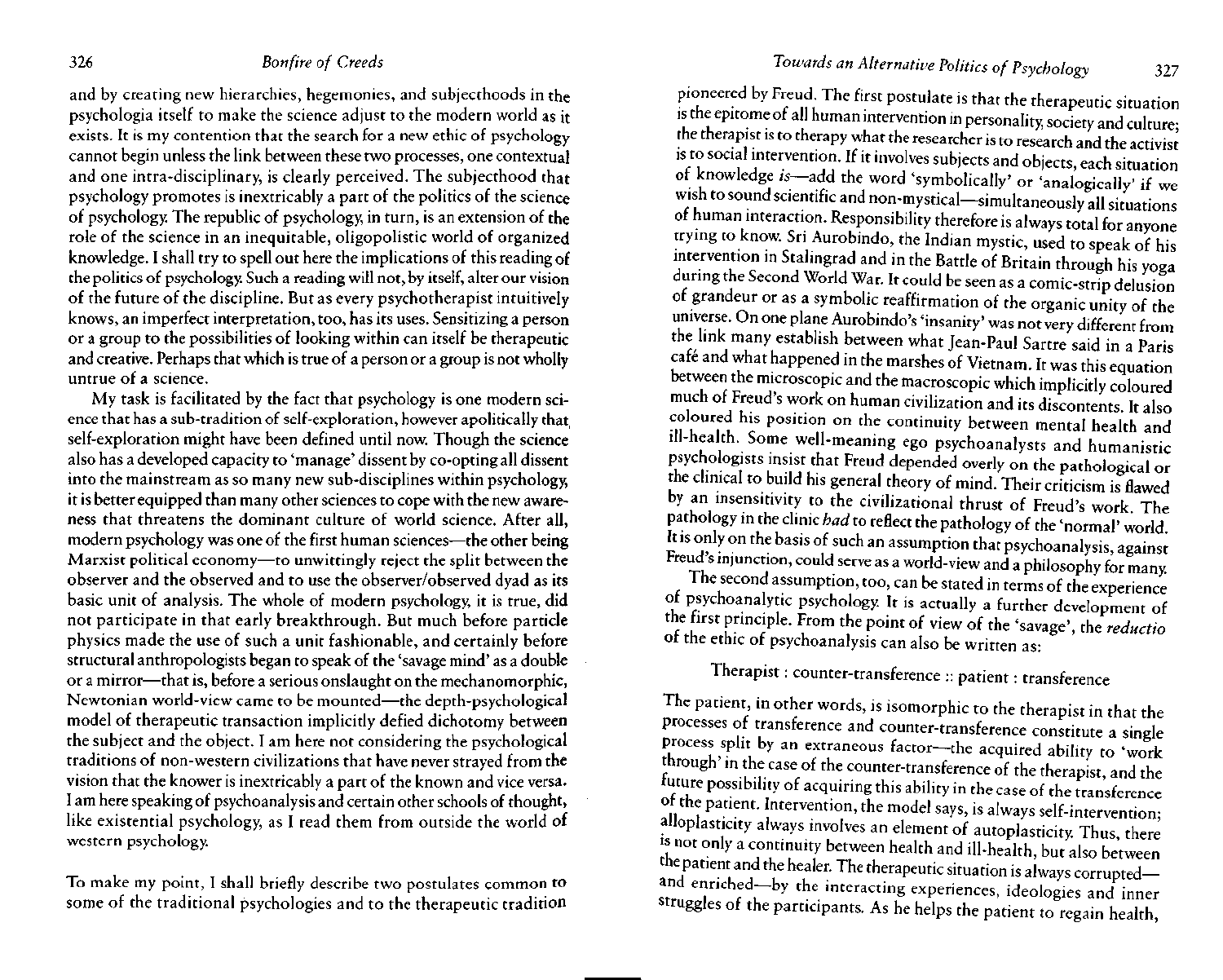## *Towards an Alternative Politics of Psychology* 329

#### 328 *Bonfire of Creeds*

the therapist, too, moves towards his *own* health. The therapist does not arrive fully healthy or finished from his training. Nor is his goal the identification of a clientele, even for the sake of a 'client-centred' therapy. Rather, it is assumed that in making any interpretation, the interpreter has to come *to* terms with himself through his work. To the extent the interpretation reflects the interpreter, it is autobiographical and selfexploratory. It represents a shared experience rather than an impersonal contract artificially personalized for the sake of functional gains. It generates a new language of bilaterality rather than decodifying a private language in terms of the public categories of a profession.

The vision has another implication which can be teased out of the recent 'anti-psychiatric' works on madness and culture. To the extent that the therapist co-constructs the patient's environment, he bears responsibility for the patient's patienthood. The suffering of the patient is produced, *as* well as *defined,* by his environment, which in turn is a construction in which the patient and the therapist participate. Responsibility in this sense, too, is always shared by the patient and the therapist, the subject and the researcher, and by civilizations that have been 'sick' and civilizations that have specialized in seeing other civilizations as patients to be healed or counselled. What the patient is, the argument goes, cannot be separated from what the therapist is. If the patient's illness is definirionally linked to the therapist's health, it becomes the therapist's illness too. In this reading of the discipline of psychology, there are no victors so long as there are victims. Subjecthood is shared and health, too, is indivisible.

I am trying to argue that psychology has neglected the humane implications of some of its own traditions and that of the living traditions of non-modern psychologies. It has developed a disciplinary culture that recognizes 'contamination' but spends its entire effort on purifying research from this contamination, exactly as it recognizes that the laboratory differs from real life but, instead of thinking of the laboratory as another enriching experience, seeks to remove the difference between the laboratory and life. Yet, this is one contamination that could have been used creatively to discover a clue to the way some persons and cultures must be defined as the known (or as the knowable) for others to be defined as the knowers, exactly as some persons and cultures must be defined as mentally unhealthy in order that others can be defined as healthy. The organized attempt to bypass this issue has eroded the psychologist's ability to study the 'experience of experience' (an ability which, according to R.D. Laing, makes psychology the science of science) and it has made the psychologist captive to the intellectually and ethically

sterile idea of an absolute disjunction between the researcher and his subject, and between the healer and his patient. Moreover, as the researchers and the healers predominantly belong to particular cultures and polities, this inability has parochialized psychology and promoted as features of the dominant 'eupsychia'—Abraham Maslow's expression for a psychological Utopia—the psychological characteristics of the privileged, the successful and the powerful.

To reinstate the idea of a community between the observer and the observed as the basic unit of analysis in psychology and the idea of a shared, global responsibility (a sub-category of the idea of oneness of experience and of the universe, as some Vedantists and Sufis view it), we shall have to make two other postulates or assumptions. Both follow from the two assumptions discussed above. These new assumptions, or at least one of them, may seem hackneyed *to* readers brought up on a staple diet of radical sociology of knowledge, but they do define for me the baseline of all psychology worth the name.

The first assumption is that political psychology is not the name of a sub-discipline or a circumscribed domain of knowledge where politics and psychology intersect. Every psychology is political and each psychological theory is a political statement. The second is that there are many psychologies and the ruling culture of psychology, being controlled by modern psychology, is hostile to such a view of psychologia.

The first assumption parallels Harold Lasswell's concept that politics is not merely the name of a social sub-system but also a quality or form of social relationship. It denies that an apolitical psychology is possible. It affirms that each science reflects not merely a set of scientific norms but also a set of political preferences. This is, of course, another way *of* saying that all attempts to resist the entry of alternative political values in psychology, by raising the slogan of value-neutrality, are attempts to promote one kind of politics of science at the cost of others. A *science* that defines itself as value-free can be democratic only to the extent that it does not have to accommodate a science that is value-laden by design; a science that has built-in values and defines all science as normative has the scope (whether or not actualized), *to* see even ultra-scientific fraternity. After all, the openly normative sciences, by their own principles, must see the value-free sciences as indirectly expressing a different set of values. (This of course raises the question of whether non-modern psychologies can truly stand up to modern psychology with its anti-democratic concept of science and its missionary zeal. The question parallels two °ld questions: should democratic rights be given to the anti-democrats?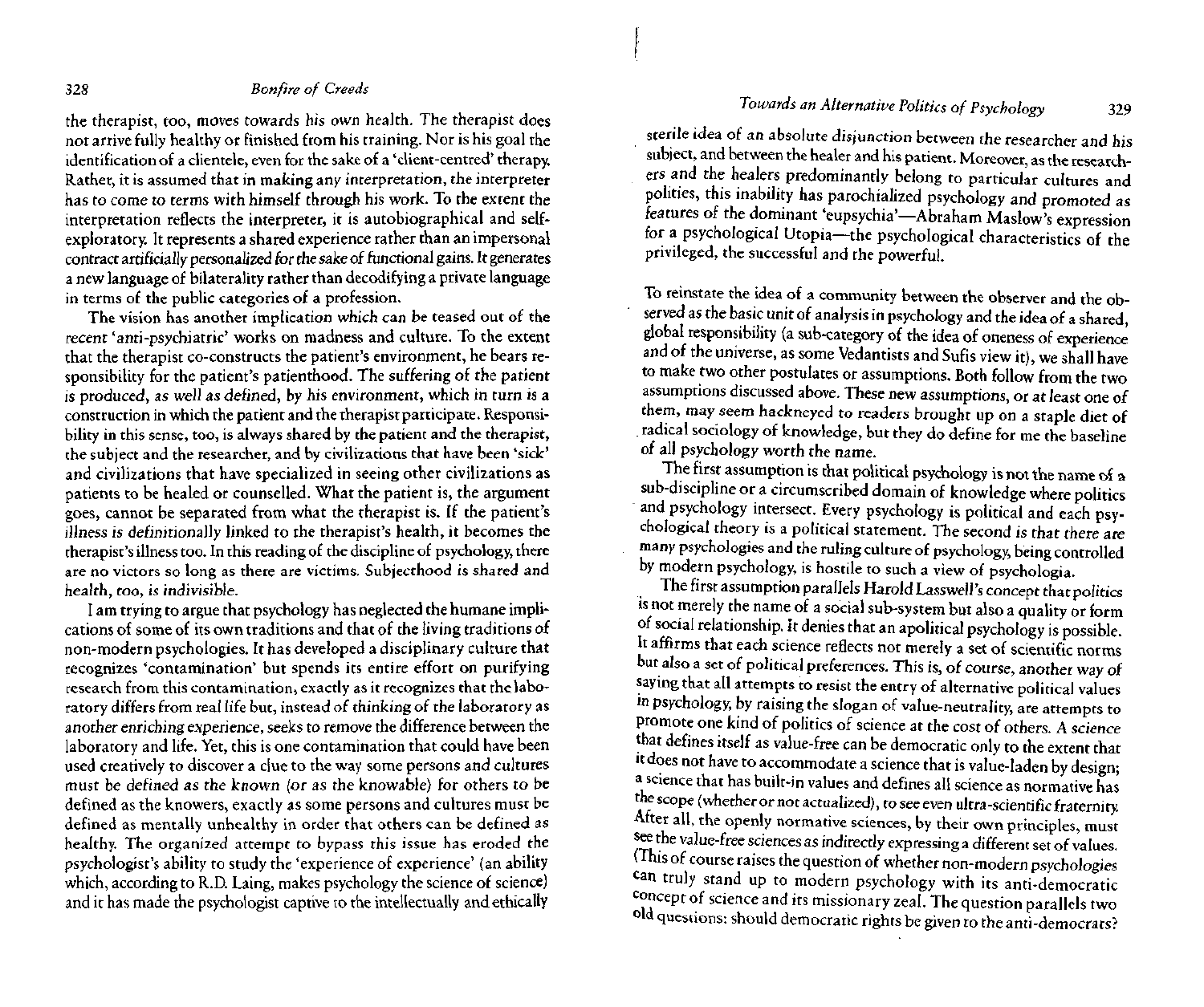And can there be a coexistence of faiths when some are proselytizing and others are not? The answer this time, too, has to be the same; it is the fate of some creeds to be tolerant of the intolerant in order to retain their identity.)

The first assumption, by now familiar to most social scientists, is an uneasy one to make for many psychologists. The entire literature on the political sociology of science has been bypassed by modern psychology and despite all its self-exploratory traditions, the assumption may still seem like a compromise with scientific sanity to many psychologists. Though most psychologists recognize the social context of science, in practice they see large parts of their disciplinary text as functionally autonomous. They certainly show little awareness that many of the ethical problems of their science are political in nature and that one of the main challenges facing them today is to produce a new politics of psychology.

The second assumption implies that so-called modern psychology is no less an ethnopsychology than the 'primitive', traditional, local or folk psychologies; it is only another traditional psychology that has managed politically to corner the other traditions of psychology with the help of a new theory of progress. From B.F. Skinner's Utopia beyond freedom and dignity through the more positivist readings of psychoanalysis to the strident political psychology of some of the radical schools trying to 'conscientize' the underdogs and retool the ahistorical cultures, modern psychology has served as the ethnopsychology of a small part of the world and peddled itself as a universal psychology on the basis of the political, economic and cultural dominance of precisely that part. Someone once defined language as a dialect with political, economic and military power. It is possible to see modern psychology as a language in this sense.

I hasten to clarify that these remarks do not constitute a new plea for a more culturally relative psychology. They are a plea for a more plural culture of world psychology and for the coexistence of numerous universal psychologies produced both within and outside the known world of knowledge. I am suggesting that psychology need not be the name of a game in which universal models generated by modern psychology are applied to different cultures, with or without theoretical modifications, to cope with 'deviant' or 'odd' data sets. I am suggesting that it is possible to see each culture of psychology as an aspect of a world-view that is no less universal than modern psychology. Each cross-cultural setting thus becomes an interface between at least two ethnopsychologies—one of them likely to be local, rooted in the indigenous lifestyle, implicit, and usable as a critique of the imported; the other likely to be imported,

explicit and, at its best, usable as a critique of the native one. It is a confrontation between two competing universal psychologies, both equally culture-bound but not often equally powerful. In such a view there is a place for modern psychology, even outside the modern world. That place, however, is limited.

The last argument can be formulated a little differently if our focus is on the person. One pay-off of seeing psychology as a confederation of ethnic psychologies is to view each psychological phenomenon or process as an experience, interpretable in terms of an encounter of the ethnopsychology of the subject and the ethnopsychology of the interpreter, and to see this encounter as generating its own set of concepts and an ideographic 'model' that may or may not be usable in other situations. The role of a psychological theory here becomes that of a critical catalyst (in both senses of the term 'critical') in a series of interpretive models.

In both formulations, this view circumvents.the inner contradiction of those who claim that a value-free psychology is not possible and, in the same breath, accuse western psychologists of ethnocentrism for articulating western values. I am arguing that there are actually two models of handling ethnicity in psychology. One in which we cleanse the science of all forms of ethnicity; the other in which we tolerate and, in fact, cherish such ethnicity, and promote mutual criticism and dialogue. In the first case, there is always the danger of the so-called secular domain of science becoming a masked expression of a particular form of ethnicity. In the second case, that danger is mitigated because the goal is politically to balance each ethnicity by developing a culture of checks and counterchecks. It is my contention that the creative possibilities of the first concept of ethnicity in science has by now been almost fully exhausted and that it is time for us to explore the creative possibilities of the second conception of ethnicity.

To understand why such a 'retrogressive' model of tolerance of ethnicity is necessary, a word here about the kinds of political awareness often used as bulwarks against the ethnocidal and inequitable aspects of modern psychology.

One way in which the problem of ethnic 'contamination' of modern psychology has been handled is through external criticism of the science. Mostly such criticism has been levelled from the vantage point of one of the major ideological components of modernity (generally the critical modernity of some forms of radicalism or the conformist modernity of some aspects of liberalism); the other way has been to work towards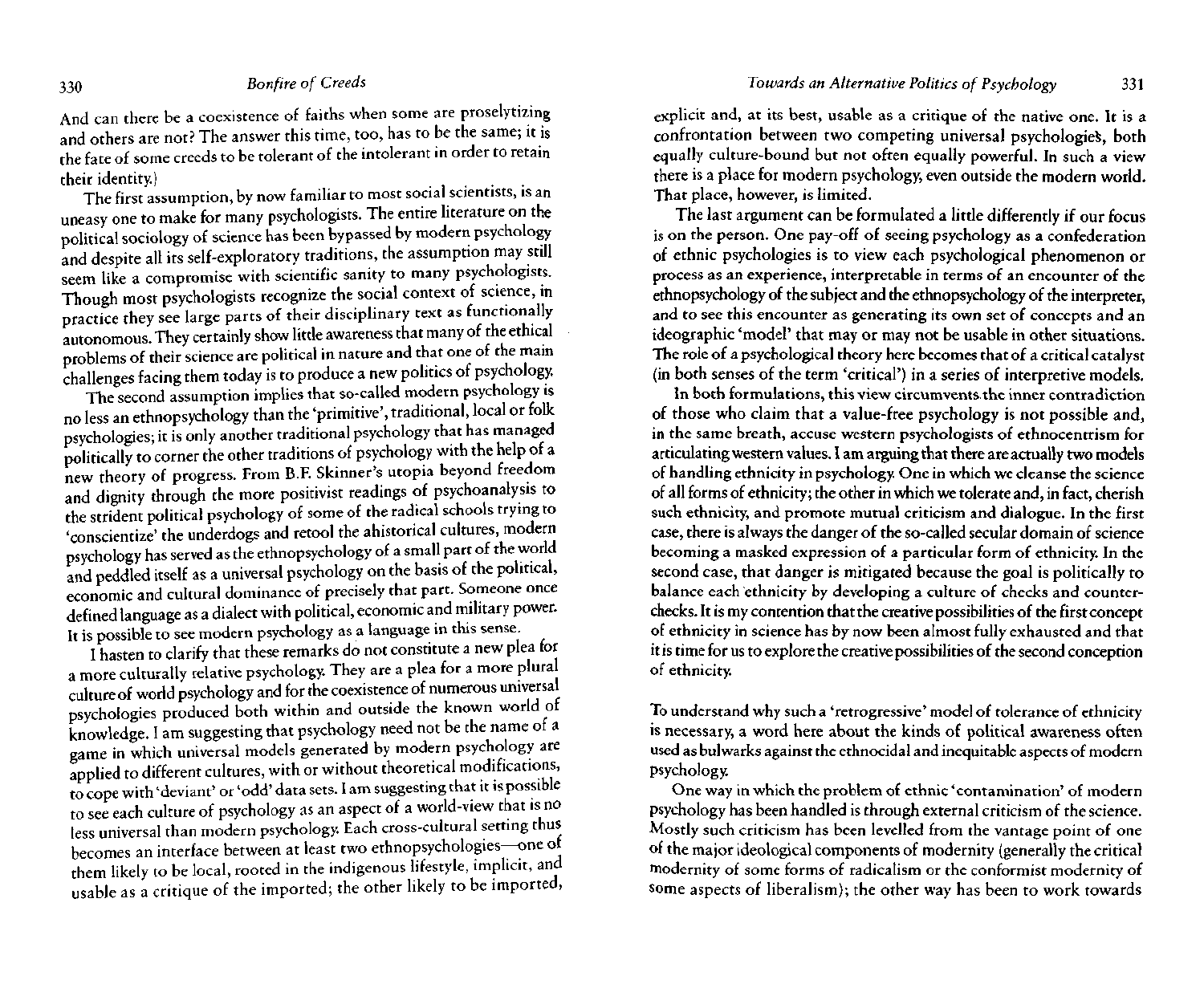an internal criticism or professional self-correction, as in cross-cultural and humanistic psychologies. Both forms of criticism have shown major limitations.

As for the former, most schools of radical psychology are heavily committed to some version or another of the doctrine of progress. Their evolutionism forces them to ignore the basic politics of cultures and to contribute handsomely to the existing patterns of cultural and intellectual dominance, often while fighting the overt economic and political hegemony of classes, societies and nation-states. By positing a new person and a new culture in the future, and by placing the ahistorical, non-modern societies farthest from those ideals, what such radicalism gives in the form of sensitivity to the socio-economic exploitation of parts of the world, it takes away by usurping a hegemonic role in the life of mind as a phalanx of an advanced consciousness. It, too, reduces the psychologies of the rest of the world to second-class citizenship, even in the world of future knowledge and in the non-exploitative Utopias of the future. It does so  $(a)$  by positing a science that is apolitical in its content and faulty only in its context, and *(b)* by identifying all criticism of the two central myths of our times—science and history—as counterrevolutionary conspiracy. The core of this tradition of external criticism is an idea of the person-in-society that is caught in a historical play of villains and victims. According to the radical script, only the secondrate versions of the play are available in the provincial repertoires of the ahistorical societies. The assassination of the characters of persons and societies is written into the charter of such a radicalism and there can be no appeal against its ultimate verdict, based on a specialist knowledge of the 'science' of history. The concept of Oriental despotism is the ultimate example of its typical analytic tools.

On the other hand, the idea of contractual, competitive individuality in some forms of liberalism, when combined with the technological worldview of nineteenth-century science, has proved to be a deadly coinage. It seeks to reduce every psychological insight into a saleable, packaged, consumption item, purchasable at the shop-counter of the psychologist as a patented cure for loneliness, inefficiency, boredom, sadness, violence, stupidity—anything which is maladjustive to mainstream modern consciousness. We avoid the politics of knowledge, the argument goes, if we focus on the practical and try to solve small, real-life problems instead of running after the mirage of a holistic psychology. This anti-metaphysics is not a matter of innocent pragmatism. It is a systematic effort to discourage questions about the basic features of modern psychology

and to legitimize the forces of the status quo through a manipulative, applied psychology geared to an instrumental view of individuals, groups and cultures.

One plank of such liberalism is the theory of modernization, now dying a slow death in social psychology. The theory has relativized many of its micro-theories with the help of empirical work all over the globe. But it has absolutized the social goals of the Enlightenment as the last word in human visions of a desirable society. The history of Utopias has come to an end and so have, reportedly, alternative civilizational visions of the future. Thus, the principle of cultural relativism has become part of a game in which modern psychological discourse is deepened, not by alternative world-views but by cross-cultural data. These data are then fitted into a hierarchy of value systems and seen in an evolutionary perspective. Psychological resistances to economic development, modern science and 'high' technology, to participation in western political institutions and in the nation-state system, and even resistances to the growth of a respectable revolutionary consciousness become proper subjects of research, and it is implicitly assumed that, while the nonwestern psychologists would produce data on and micro-theories for their own societies, the psychologists in the First World would have to have the responsibility of producing theories appropriate not only for their own corner but for the world as a whole.

Caught in this ethical grid, the modern psychologist has remained insensitive to the oppression of the unilinear, diachronic models of social change and scientific growth. He has ignored the oppression of the idea of history and the consequent crises of those cultures that have borne the brunt of the 'scientific' history of a few select societies seeking to subvert all visions of a desirable society except their own. Psychological studies of ethnocentrism show no awareness that one can be partial not only to one's national culture but also to one's national history. It is probably in human nature to use strange cultures or alien histories as psychological dystopias. Whatever the reason, the modern psychologist has shown no concern for the struggle for cultural survival of the perpetual 'subjects' of psychology, of those who seek liberation from the stranglehold of modern history and modern science themselves. Nor is he aware that this battle for survival is also a battle for survival of a variety of classical and folk psychologies, of, in fact, psychology in its full ethnic richness.

Finally, something is held in common by both conventional Marxist and liberal concepts of a science of mind. Modern psychology has never clearly separated science and technology, nor has it given science any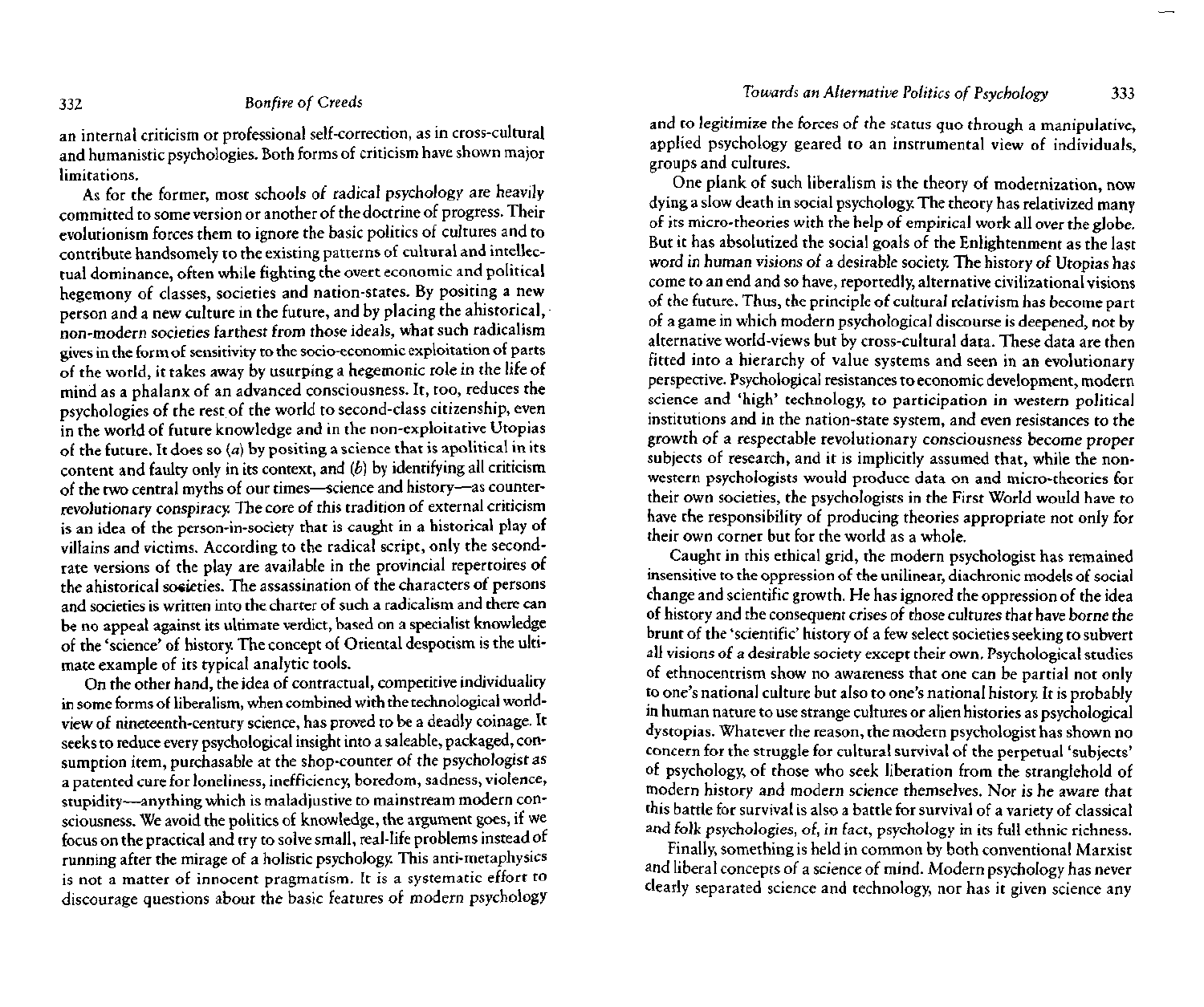intrinsic legitimacy as a philosophical criticism of the existing world and everyday life. The psychologist's scientism is mostly simple-minded technologism. Like the post-Galilean natural scientists, the psychologist too has sought legitimacy in theories of doing, not being. This has further bound the discipline to the dominant culture of science—to competition, achievement, productivity and control over man and nature. Psychology has gradually become a bastion of non-critical pragmatism.

Thus, the psychologist has often sought to identify himself with the educationally backward, the economically underdeveloped or the politically powerless. But he has rarely questioned the conceptions of education, intellect, development, maturity, and national interest. He has bought his concepts wholesale from other social scientists and tried to weld them into a managerial construction of human consciousness. If this seems an unfair criticism of a 'normal science', let us not forget that hundreds of departments of psychology the world over are trying to live out these meanings of their discipline, while their subjects are discovering in the psychological correlates of uncritically examined variables like development, education, population control and management, new forms of institutionalized violence, ethnocide and exploitation. Take, for instance, the way correlates have often been used as causal explanations in social psychology. Because economic backwardness is mostly nonwestern, the large mass of research on psychological aspects of economic growth in the 1950s and 1960s only dutifully confirmed that backwardness was a result of the non-westernness of individuals and cultures. Apart from being circular, this reasoning neglected that backwardness was often the flip side of the state of 'advancement' and that the structural basis of such advancement could not be sustained without backwardness in large parts of the globe. The studies ignored that a great part of the human race might have been cussedly resisting the loving embrace of an economic system which they know to be oppressive as well as totalizing.

Similarly, one of the morals of the now-dying IQ debate for me is that it would not have mattered if Cyril Burt had been an honest researcher. Intelligence testing had already done what it had set out to do: banish the traditional concepts of intellect, make intelligence an instrument and an adjunct to conventional socio-economic status, and hegemonize the concept of intelligence by applying the slogan 'intelligence is what intelligence tests measure'. The consequences had ultimately to be independent of the personal ethics of IQ researchers like Sir Cyril. The psychologist's idea of intelligence could not fight the fact that, along the dimensions valued by the powerful and the privileged, the powerless and the underprivileged perform poorly. If we construct and validate our

own measures of our favourite being-states and processes, with reference to performance within structures we ourselves have set up or dominate, and then go about assessing the rest of world according to these measures, the results cannot be otherwise. But then, it should also not surprise us if, to the rest of the world, the measurement looks less like science and more like a conspiracy.

The stratagem of internal criticism has a different thrust. I have already indirectly discussed it in my remarks on non-critical cultural relativism which constitutes the ethical core of conventional cross-cultural psychology or, for that matter, humanistic psychology. Only one more point remains to be made. Such relativism was originally a response to the indiscriminate universalism that mirrored the parochial cultures in which the social sciences had grown. And it was supposed to correct the bias of the first generation of social scientists, often drawn from among Christian missionaries and colonial bureaucrats. But political processes are made of more resilient stuff than conceptual innovations in the social sciences. And the idea of cultural relativism was soon co-opted by that particularism which the relativism was supposed to fight. Even in their more sophisticated versions, most cross-cultural and humanistic psychologies see modern psychology as a transcultural reservoir of knowledge and other psychologies as its handicapped cohorts waiting to be interpreted by and integrated with the world of modern psychology. The other psychologies thus become, definitionally, mixed bags of good and bad insights and good and bad data. The good in them are to be swallowed by modern psychology, the bad rejected. Neither cross-cultural nor humanistic psychology, despite the best of intentions, can grant alternative psychologies the right to integrate within the latter what they see as the best of modern psychology and to reject the bad.

The implication of seeing the non-modern psychologies as sacks of isolated insights or data is that these insights and data can then be used to ornament, strengthen or alter the micro-theories of modern psychology. The basic paradigms and culture of modern psychology remain untouched and are, in fact, carefully adapted to new empirical facts. What changes over time are the microtheories, not the architectonics of modern psychology. Yet, as I have said, what is particularist about the latter is not merely its data or sub-theories but also its postulates about the nature of science and about the human situation from which scientific knowledge emerges.

All this may seem like a frontal attack on modern psychology. Actually, it is an attempt to make the trite point that imperfect societies produce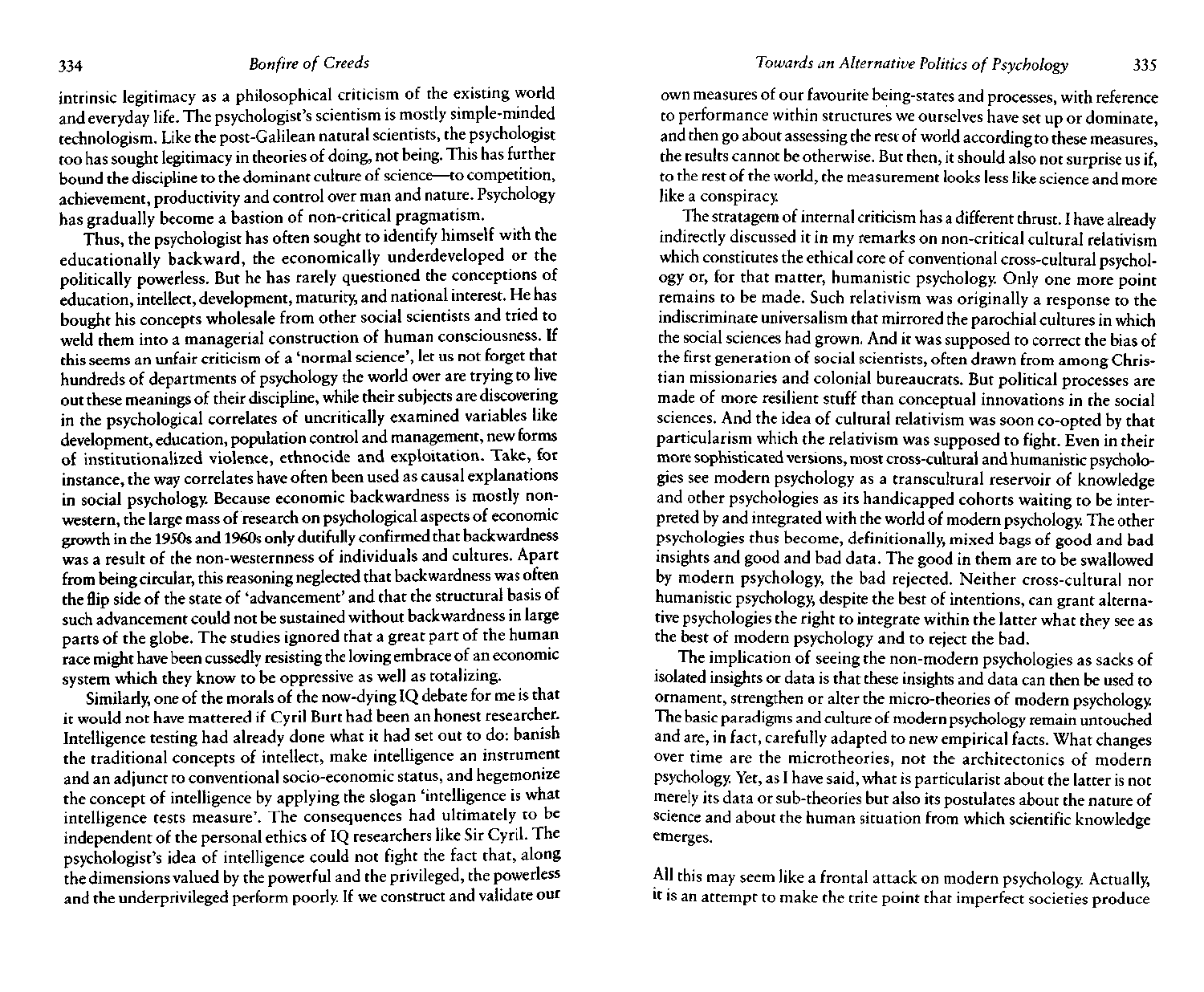imperfect psychologies, even when such psychologies are avowedly radical or cross-cultural. And that imperfection colours not only the data and the theories but also the conception of psychology as a science. Even concept of knowledge is imperfect, coming as it does from another imperfect culture. All I can claim for this critique is that it does not see any given psychology as the end-state of an evolutionary process of scientific growth; it sees the discipline as a confederation of mutually tolerant and mutually critical cultures of understanding and studying the human mind. I only hope that such a view—and it is an avowedly political view—grapples at least indirectly with a problem that cultural relativism has never taken seriously: how to sustain within the culture of psychology a critical tradition while not denying cultural and normative plurality.

By now it should be obvious that I do not see the future of psychology as a paradigm-scarce discipline which, according to Thomas Kuhn, would be an indicator of its maturity as a science. I cherish its paradigm-surplus status as an indicator of its strength, a reflection of its simultaneous rootedness in a number of philosophical systems. Psychology to me is vital for a future dialogue of philosophies, world-views and civilizations. I do not expect the science to increase human choices through improved psycho-techniques or greater control over the human environment; I expect it to widen human choices by enriching self-awareness and by exploring varieties of social experience.

This means that the task of the psychologist today is not only to widen the spatial and temporal scope of the discipline but also to examine the meanings, experiences and values associated with different psychological systems. Unless the second task is recognized, modern psychology will only manage to bring newer cultural areas and larger time spans within its scope; it will further marginalize other traditions of psychology. That way lies homogenization.

The alternative I am suggesting might also give a new dignity to those parts of psychology that concern themselves with society. Traditionally, social psychology has accepted obsequiously the lexicon of other modern sciences. Often it has set up crudely measured 'non-psychological' dependent variables and then studied the psychological correlates of the variables. Acceptance of an urban—industrial environment and an impersonal, contractual work situation thus becomes the criteria of maturity as well as progress as in the work of Alex Inkeles and his associates; per capita income or the consumption of electricity or steel becomes the prime measure of the economic growth of a nation, as in David C. McClelland's work with the achievement motive; academic performance within a doubtful educational system validates the measures of intelligence for a whole generation of IQ-testers; and a two-party system or a Westminster-style parliamentary democracy becomes the measure of political development or democratization for another generation of political psychologists. This, we are then told, is what operationalism is all about.

Such uncritical acceptance of the categories used by the other social sciences has bound psychology to some of the most retrograde ideas in political and social philosophy. It has produced a science of mind which not merely discourages any debate on issues such as the meanings of growth, development, intelligence, democracy and health but it also ignores the psychological contexts that set up these variables as valued qualities and give them their meanings.

Health of people and societies, I repeat, is indivisible. As the dominant schools of psychology have collaborated in dismantling alternatives to the post-Enlightenment West, as they have helped destroy the autonomy, freedom and self-respect of the barbarians, these schools have themselves sunk deeper into the morass of a disciplinary culture characterized by overorganization, hyper-competitiveness, ritualism and anti-intraceptiveness. The wages of sin for one, says Irish Murdoch paraphrasing Plato, is the kind of person one becomes. As the psychologists have embraced technocracy, part-object relations and some forms of anti-psychologism as parts of their code, they have settled down into a fragmented, dull professionalism and converted their science into an industry. Their overallegiance to 'normal' science has ousted most possibilities of 'revolutionary' science. That is the inner logic of all dominance and of all attempts to secure one's autonomy by abridging the autonomy of others. No wonder that the ontological problems of modern psychology are exactly along those planes on which modern psychology has tried to marginalize alternative traditions of psychology as non-scientific, overtly philosophical, non-utilitarian, non-predictive and non-productive.

The search for a humane psychology never ends. What looks like a morally desirable psychology to one generation, looks like a disguise for subtle forms of dominance, oppression and institutionalized suffering to the next. This could be read as an indicator of human fickleness and as a weakness of psychology; it could be read as an indicator of the social sensitivity and sense of survival of psychology as a social science and as a philosophy. I prefer the second formulation. It is the strength of the science that every generation of psychologists must discover the scope and limits of their science in terms of the explicit and implicit utopias they live with. They are, after all, dealing with human consciousness.